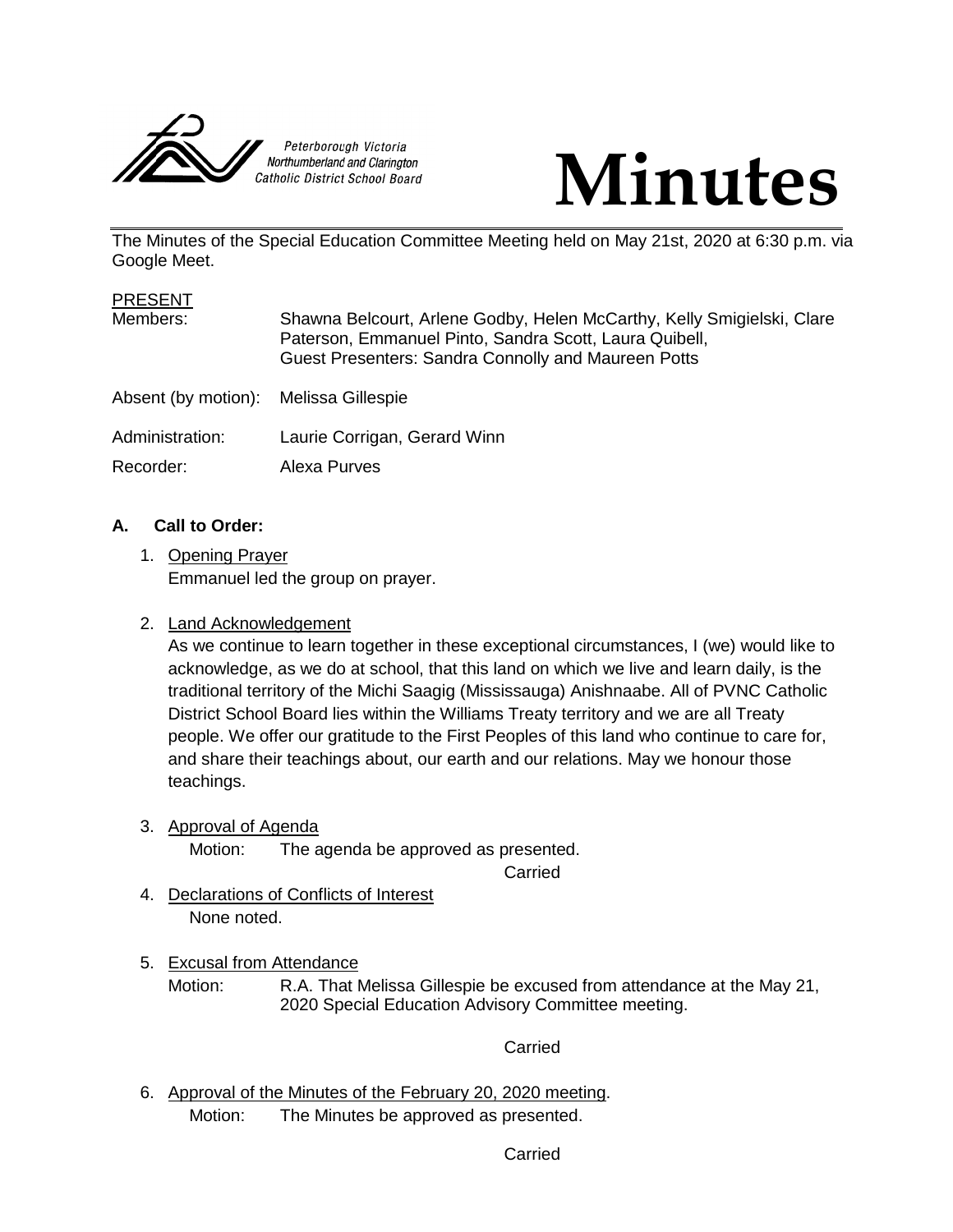## 7. Business Arising from the Minutes None noted.

### **B. Recommended Actions/Presentations**:

- 1. Remarks: Chairperson (Arlene) Laura Quibell is retiring, we will miss her wisdom, knowledge and guidance over the years. On behalf of SEAC, a donation was made to the Youth Emergency Shelter in Laura's honour.
- 2. Remarks: Superintendent of Learning/Special Education (Laurie) First, we congratulate Gerard Winn on his appointment to Superintendent with the Durham Catholic District School Board commencing next school year. We appreciate all the work he has undertaken this year in special education services and in 20 years' service to PVNC.

We also acknowledge Theresa Greavette who will return to HR for the next school year to support a leave there. We welcome Alexa Purves who will take Theresa's place next year as administrative assistant and in support of SEAC.

We say goodbye to Laura Quibell, who has represented CAS at this table for many years. We congratulate her on her retirement and wish her well.

We have hired two new staff in special education. We welcome SLP Alanna Gujarati who will begin her position in August. And we welcome social worker Erin Brown as of June 1<sup>st</sup>. Erin's work will focus on supporting students in the early years.

After many years of service, Maureen Potts and Nicole Twohey are retiring as consultants.

3. Update from Trustees:

Emmanuel reported on the Catholic Leadership Awards where one graduating student from each elementary and secondary school are honored.

- 4. Two Minute Updates from Committee Members COVID-19
	- a. Autism Ontario

Recent changes to adapt to Covid 19 - Help line, home based activities, conference calls, available resource list ect.

- b. Community Living Campbellford/Brighton
- Nothing to report

c. Community Living Trent Highlands

 Thanked the Board for donation of face shields. Bio kits at each location if needed. No Active cases of Covid-19, 1 family in crisis, seeing peers seems to be very uplifting for students.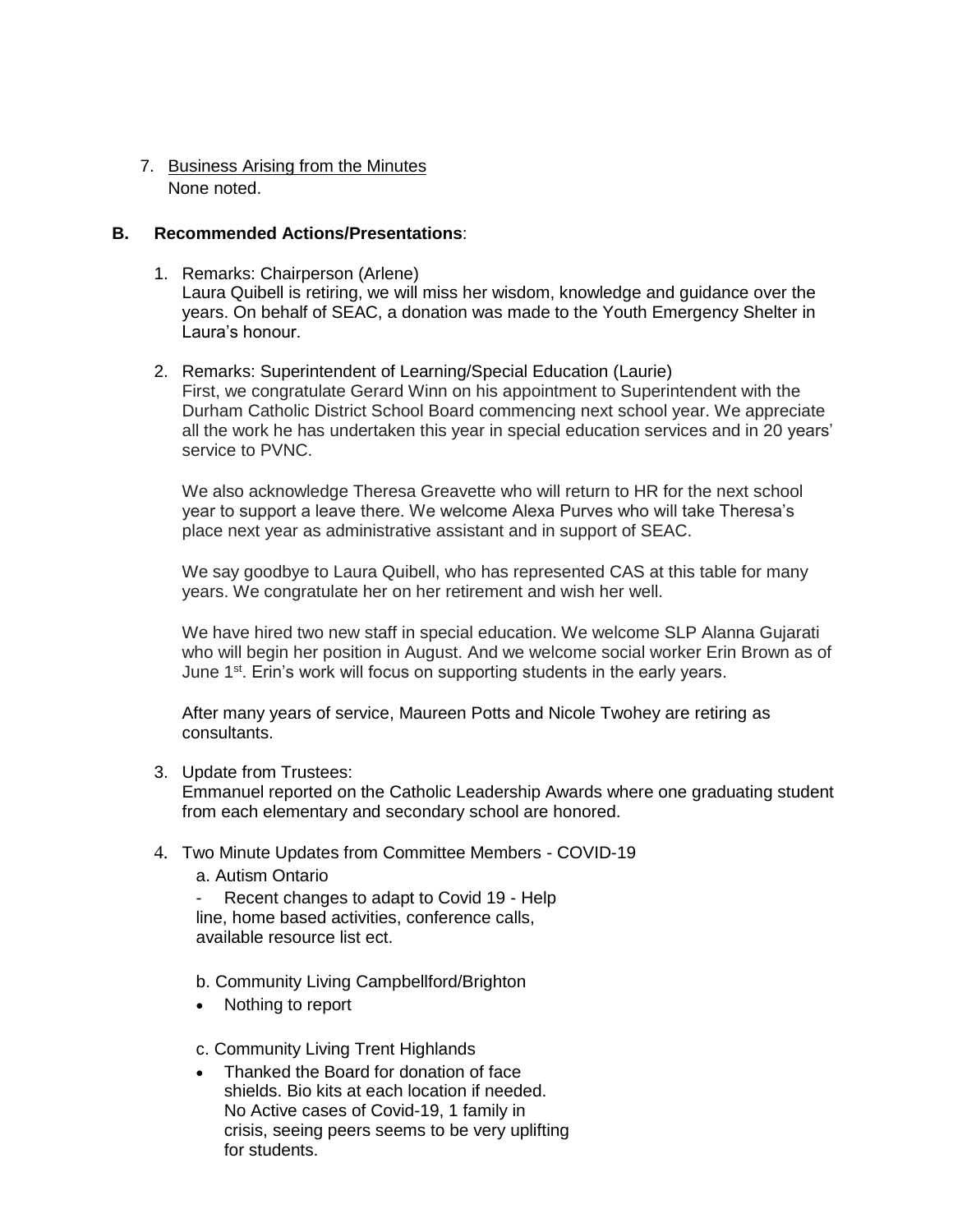- d. Down Syndrome Association of Peterborough
- Have stopped face to face support and have started virtual support which they have found to be more interactive. No cases of Covid
- e. Grandview Children's Centre
- All offices are closed, no therapy currently happening. Botox clinics are running, Started Zoom meetings and daily parent check in. Concern about how long term lack of therapy will affect children.

f. Kawartha-Haliburton Children's Aid Society

- All offices are closed but small staff in Peterborough office. Moving to some face to face contact with families, primarily outside. Volume of referrals is low. Supporting foster parents. Educational Liaison position available.
- g. Northumberland Child Development Centre
- Providing virtual service, focus on parent coaching. Providing food for homeless families.
- 5. EQAO in Special Education (Maureen Potts and Sandra Connolly) EQAO (since 1997) provides snapshot on student achievement. Focus on primary reading and writing. EQAO has been cancelled this year due to Covid-19. PVNC does relatively well in comparison to the Province.
- 6. Special Education Plan Checklist (see A1 attached) In keeping with the requirement checklist notes and edits will be made. The checklist will be reviewed during the June meeting.

### **C. Discussion Items:**

A short discussion of the presentation took place.

#### **D. Information Items:**

- 1. SEAC Letter to Minister of Education Apr 29 2020 (see A3 attached)
- 2. [National Accessibility](https://docs.google.com/document/d/1yaefQWySGWdlJazjqznpfBNUcSqsL_Azbn1hLvp-bGA/edit) Awareness Week PVNC
- 3. Reports from SEAC members: